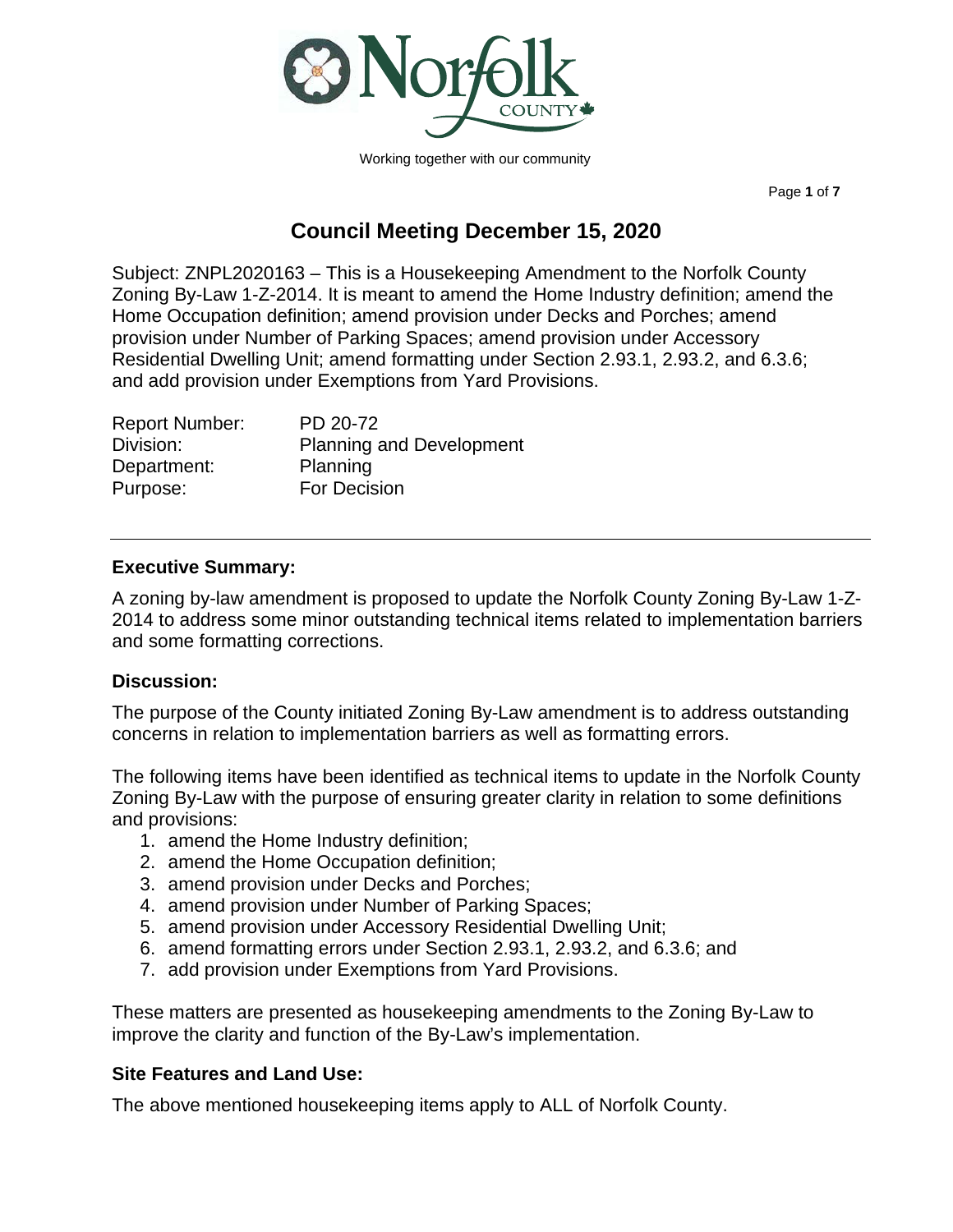# **Circulation Comments:**

**Appendix A** summarizes the circulation comments received. No concerns have been raised.

# **Regard For Public Input:**

There was one comment received from a member of the public which pertained to a zoning change for Block 5 Plan 37M-0089. However, this zoning change is not being bought forward at this time pending further investigation. This will be discussed further and staff will bring this for consideration at a later point.

### **Planning Considerations:**

### **Planning Act**

Section 34 of the Planning Act grants Councils of municipalities the authority to pass a Zoning By-Law as well as subsequent amendments to the Zoning By-Law.

*Planning Comment: It is not unusual to find issues within a comprehensive Zoning By-Law and the intent of housekeeping amendments is to make technical and administrative updates to the Zoning By-Law in order to address minor issues and inconsistencies.*

### **Provincial Policy Statement, 2020**

The Provincial Policy Statement, 2020 (PPS) provides policy direction on matters of provincial interest related to land use planning and development. The PPS provides for appropriate development while protecting resources of provincial interest, public health and safety, and the quality of the natural and built environment, while integrating the principles of strong communities, a clean and healthy environment and economic growth, for the long term.

*Planning Comment: Staff have reviewed the policies of the PPS and have determined that the proposed Zoning By-Law amendments are consistent with the policies of the PPS.*

### **Norfolk County Official Plan**

The Norfolk County Official Plan ensures that the planning framework and process are clearly identified to ensure that Norfolk County remains a healthy, safe and successful community. It provides direction to future growth, development and change in the County to create the community envisioned by Norfolk's residents.

The Norfolk County Official Plan was updated in the fall of 2018 as part of the 5-year review.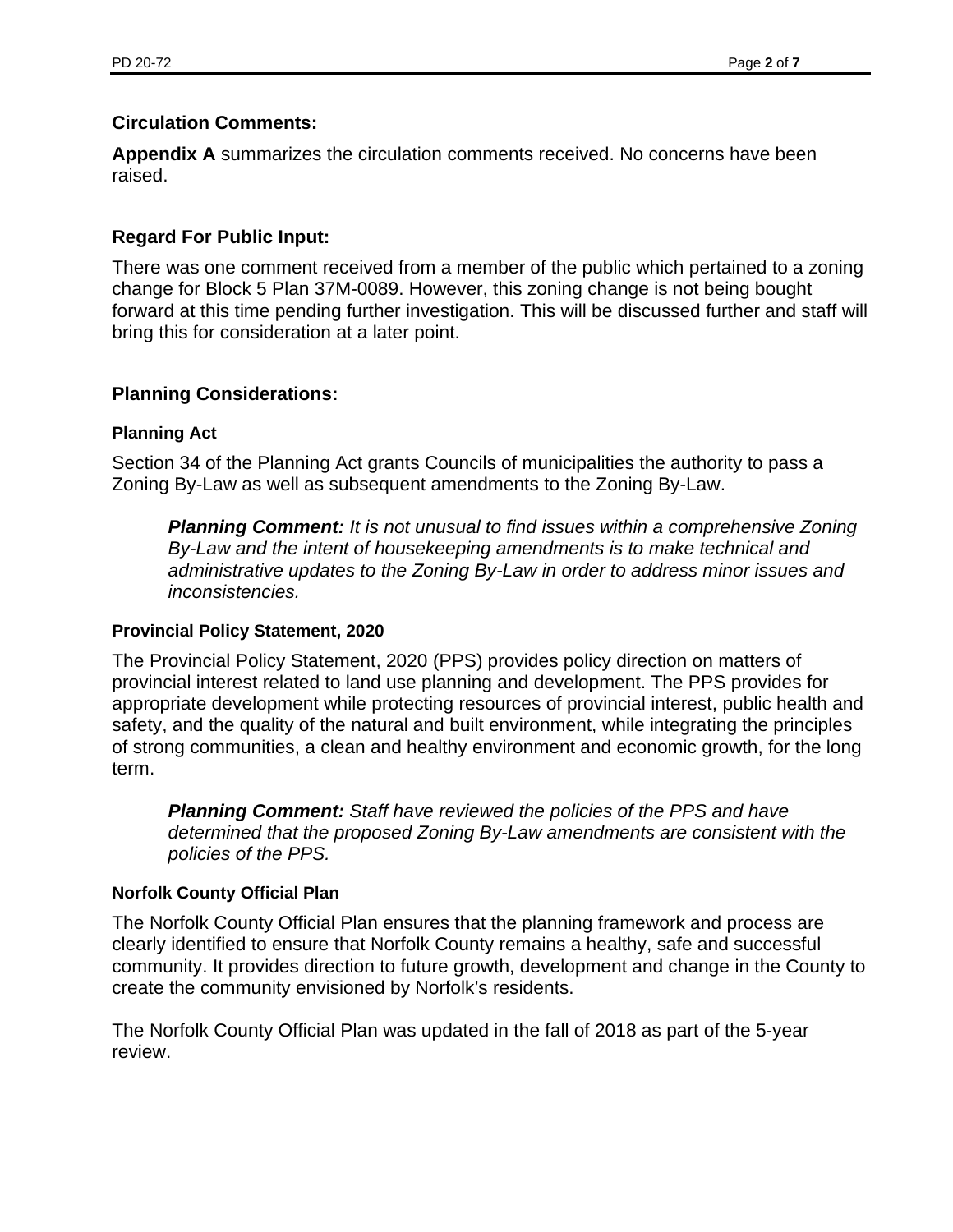*Planning Comment: Staff views the proposed Zoning By-Law amendments to be in conformity with the policies of the Official Plan.*

### **Norfolk County Zoning By-Law 1-Z-2014**

Norfolk County Zoning By-Law was updated in the Spring of 2019 and Winter of 2019/2020. It is normal and expected for the document to be updated regularly to ensure clarity in operations and correct minor inconsistencies.

A Zoning By-Law amendment is proposed to update the Norfolk County Zoning By-Law to:

- 1. amend the Home Industry definition;
- 2. amend the Home Occupation definition;
- 3. amend provision under Decks and Porches;
- 4. amend provision under Number of Parking Spaces;
- 5. amend provision under Accessory Residential Dwelling Unit;
- 6. amend formatting errors under Section 2.93.1, 2.93.2, and 6.3.6; and
- 7. add provision under Exemptions from Yard Provisions.

**Appendix B** provides an information chart for the above mentioned housekeeping changes to the Zoning By-Law. The chart highlights the existing provisions, the current issue, the proposed changes and the rationale behind the proposed changes. The proposed changes are primarily geared towards improving clarity in interpretation of the Zoning By-Law for land owners, consultants and staff which will also assist in streamlining growth and development in Norfolk County.

# **Consultation(s):**

### **Planning Advisory Committee Recommendation:**

The Norfolk Planning Advisory Committee (PAC) is responsible for reviewing policy related planning matters. The proposed development application was not circulated to the PAC and therefore no comments regarding this development application are available at this time.

### **Strategic Plan Linkage:**

This report aligns with the 2019-2022 Council Strategic Priority "Focus on Service".

Explanation: The proposed Zoning By-Law amendment will add clarity to the implementation of several existing zoning provisions. County staff will be enabled and empowered to deliver enhanced customer experience.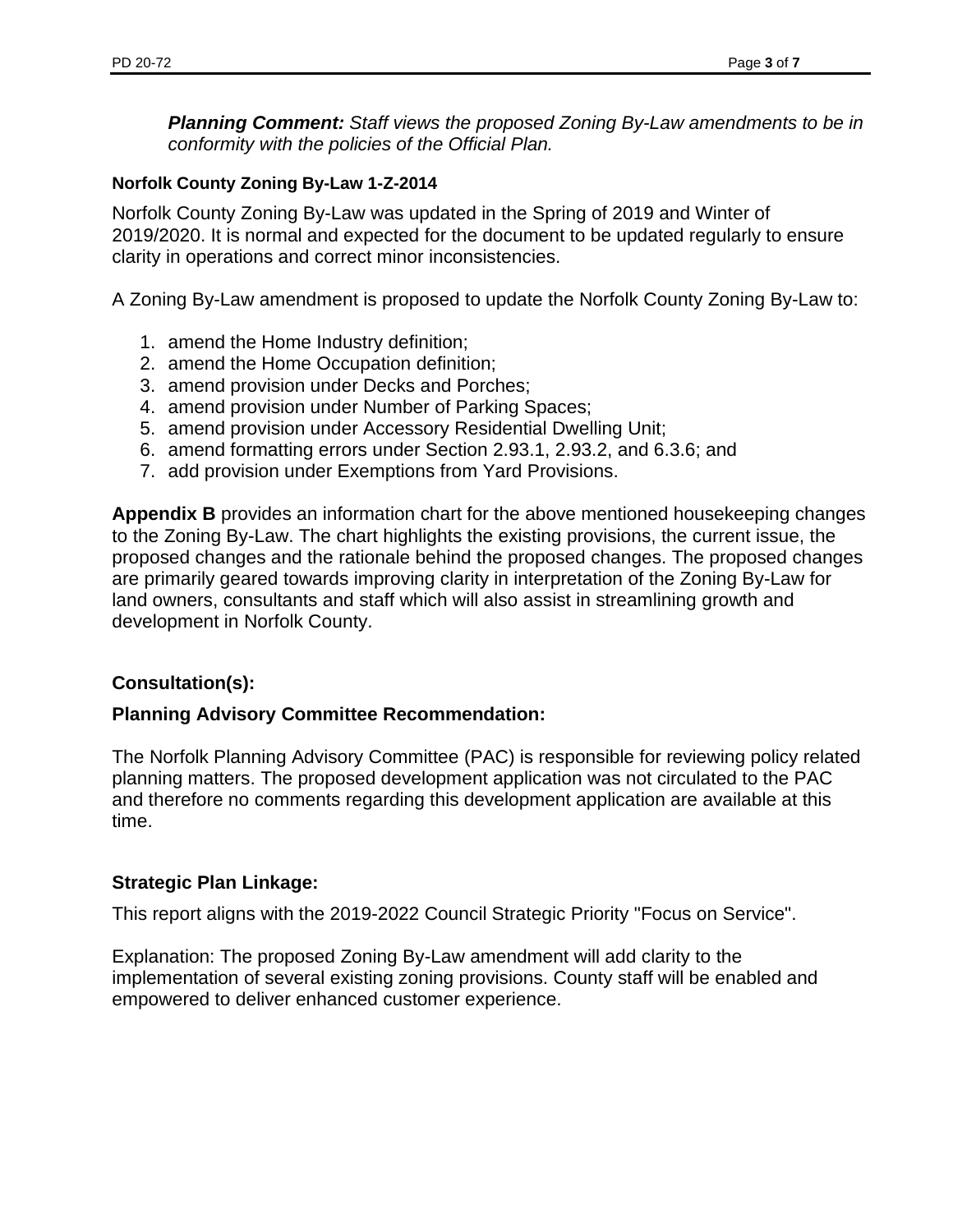# **Recommendation(s):**

THAT the application by NORFOLK COUNTY 50 Colborne Street South SIMCOE, ON N3Y 4K1 affecting lands described as Affecting All Lands Within Norfolk County to amend the Norfolk County Zoning By-Law 1-Z-2014, File Number ZNPL2020163, BE APPROVED, for reasons set out in Report Number PD 20-72;

AND THAT public input has been received for this application and will be considered as part of this decision.

# **Attachment(s):**

Appendix A: Circulation comments Appendix B: Housekeeping changes to Zoning By-Law 1-Z-2014 – Information Chart

Submitted By: Brandon Sloan, BES, MCIP, RPP General Manager Planning and Development Division For more information, call: 519-426-5870 ext. 1348

Prepared By: Gaurang Khandelwal, MA Planner For more information, call: 519-426-5870 ext. 1824

Reviewed By: Tricia Givens, M.Sc.(PL), MCIP, RPP Director of Planning For more information, call: 519-426-5870 ext. 1893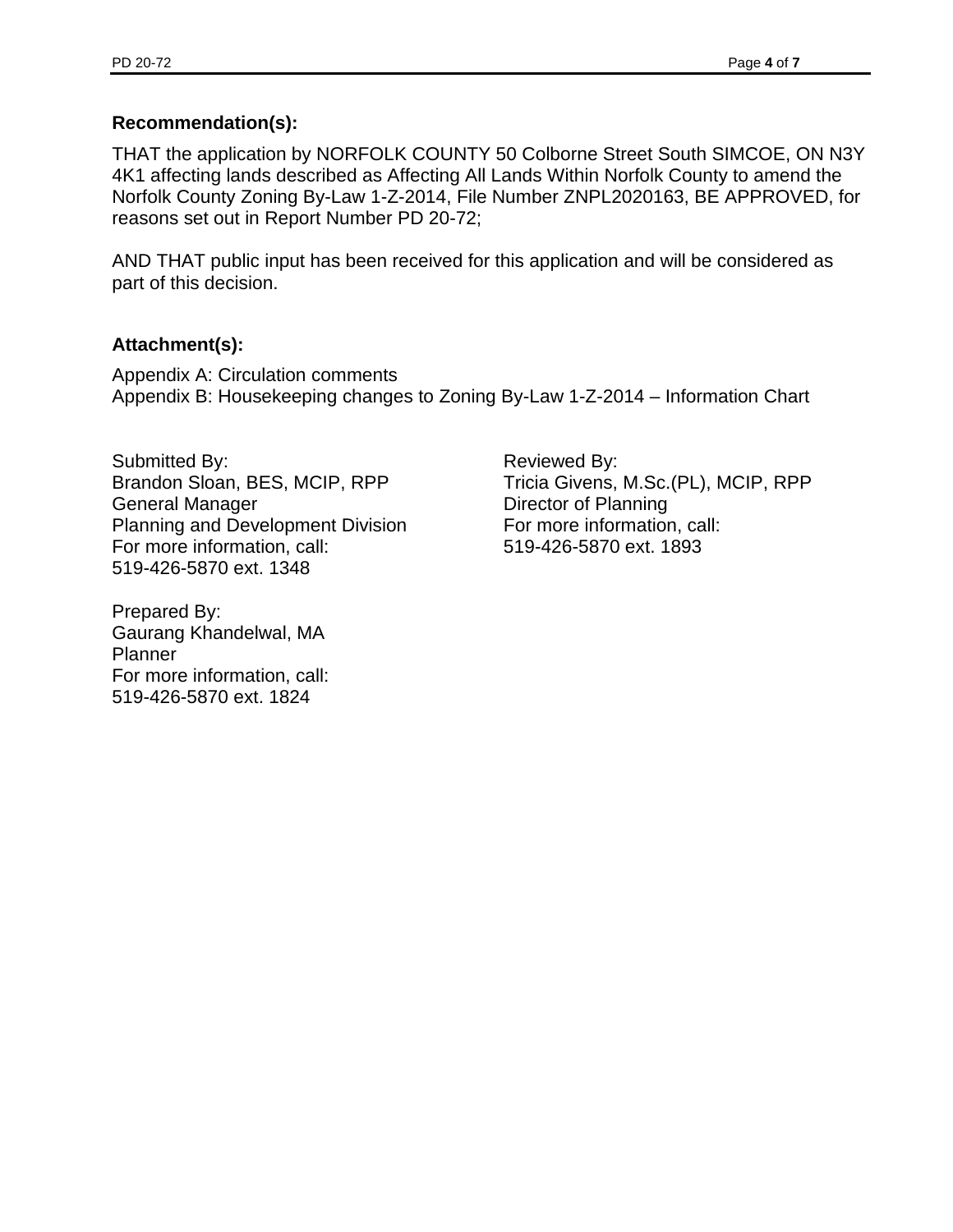# **Appendix A**

# **Circulation Comments**

**Building** Reviewed – No Comment

#### **Zoning Administrator** No comments

**Agreement Administrator**

No comments

# **Development Engineering**

Engineering has reviewed application ZNPL2020163 and have no comments.

# **GIS**

Reviewed – No Comment from GIS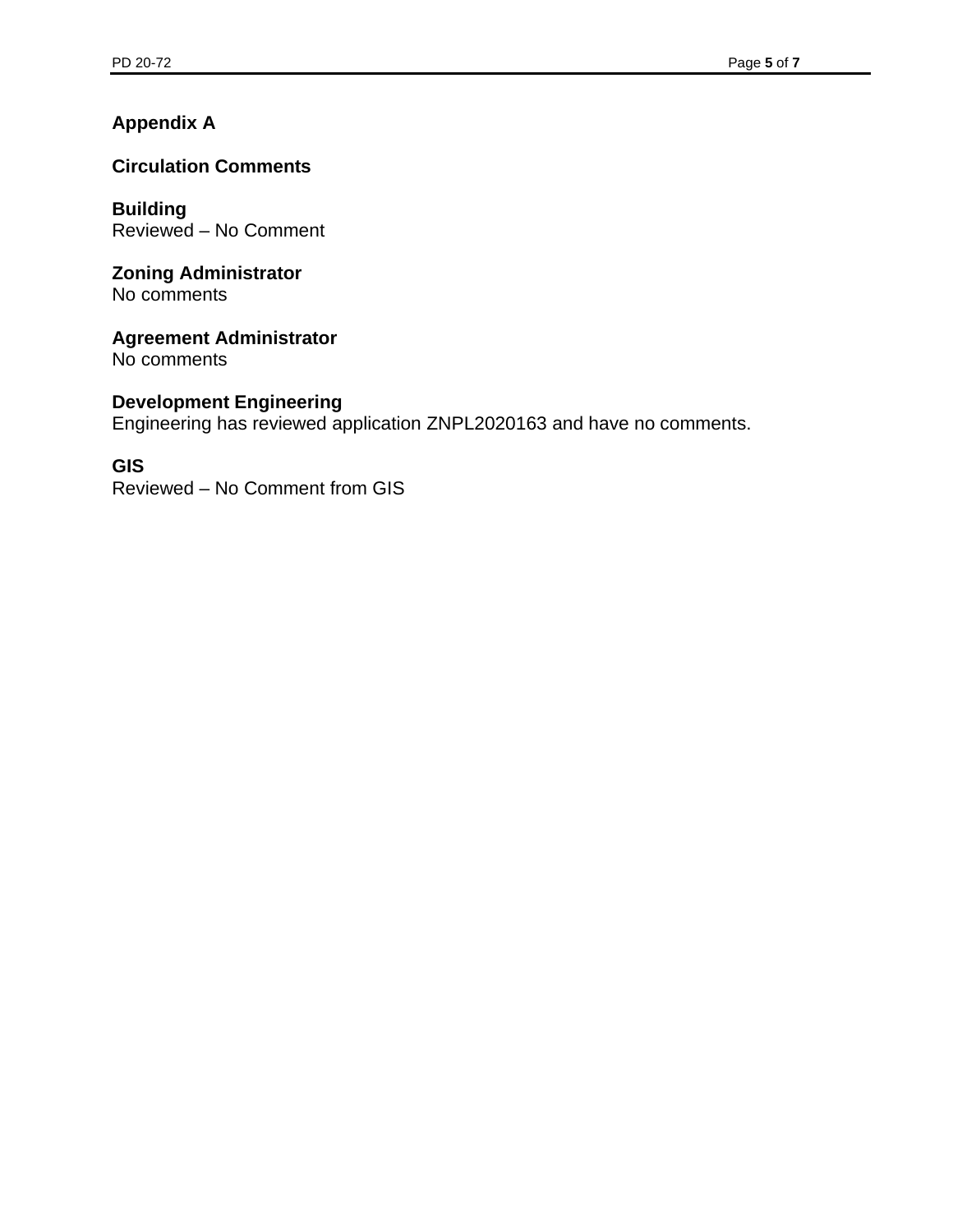# **Appendix B**

# **Housekeeping Changes to the Zoning By-Law 1-Z-2014 – Information Chart**

**"HOME INDUSTRY"** shall mean a craft, trade, guild, or service such as automobile service, merchandise service, *custom workshop*, or similar uses, carried on as a secondary use entirely within an *accessory building* on a *lot* provided the individual carrying out the craft, trade, guild or service resides within a *dwelling unit* located on the same *lot*. A home industry does not include an *automobile service and repair station*, an *automobile body shop*, or a *merchandise service shop*. **"HOME OCCUPATION"** shall mean an

| S.No.          | <b>Item</b>                                        | <b>Issue</b>   | <b>Section</b> | <b>Existing</b>                                                                                                                                                                                                                                                                                                                                                                                                                                                                                                                                     | <b>Proposal</b>     | <b>Rationale</b>                                                                                                                                                                                                                                                                                                                                                                                                                                  | Proposed                                                                                                                                                                                                                                                                                                                                                                       |
|----------------|----------------------------------------------------|----------------|----------------|-----------------------------------------------------------------------------------------------------------------------------------------------------------------------------------------------------------------------------------------------------------------------------------------------------------------------------------------------------------------------------------------------------------------------------------------------------------------------------------------------------------------------------------------------------|---------------------|---------------------------------------------------------------------------------------------------------------------------------------------------------------------------------------------------------------------------------------------------------------------------------------------------------------------------------------------------------------------------------------------------------------------------------------------------|--------------------------------------------------------------------------------------------------------------------------------------------------------------------------------------------------------------------------------------------------------------------------------------------------------------------------------------------------------------------------------|
|                | Home Industry                                      | Interpretation | 2.78           | "HOME INDUSTRY" shall mean a craft,<br>trade, guild, or service such as automobile<br>service, but not an automobile service and<br>repair station, merchandise service, but<br>not a merchandise service shop, or<br>custom workshop, or similar uses, carried<br>on as a secondary use entirely within an<br>accessory building on a lot provided the<br>individual carrying out the craft, trade,<br>guild or service resides within a dwelling<br>unit located on the same lot. A home<br>industry does not include an automobile<br>body shop. | Amend<br>definition | The proposed change is to correct<br>grammar to make the intent of the<br>definition more clear. The following<br>definition is proposed in order to help<br>clarify what is NOT included in a Home<br>Industry and to make the interpretation of<br>this provision more consistent.                                                                                                                                                              | "HOME INDUSTRY" shall<br>trade, guild, or service suc<br>service, merchandise serv<br>workshop, or similar uses,<br>secondary use entirely witl<br>accessory building on a lot<br>individual carrying out the<br>quild or service resides wit<br>unit located on the same k<br>industry does not include a<br>service and repair station,<br>body shop, or a merchand<br>shop. |
| 2 <sup>1</sup> | Home<br>Occupation                                 | Interpretation | 2.79           | "HOME OCCUPATION" shall mean an<br>occupation, personal service, business,<br>craft or profession, carried on as a<br>secondary use entirely within a dwelling<br>unit provided the individual carrying on the<br>activity resides within such dwelling unit. A<br>home occupation does not include a bed &<br>breakfast establishment. A home<br>occupation shall also include a day care<br>for five (5) children or less, exclusive of<br>the individual's children, which may<br>include an outdoor accessory play area.                        | Amend<br>definition | Similar to 'home industry' the manner in<br>which the wording is organized makes<br>interpretation difficult. The following<br>definition is proposed in order to help<br>clarify what is NOT included in a Home<br>Occupation and to make the<br>interpretation of this provision more<br>consistent.                                                                                                                                            | "HOME OCCUPATION" s<br>occupation, personal servi<br>craft or profession, carried<br>secondary use entirely witl<br>unit provided the individua<br>activity resides within such<br>home occupation shall also<br>care for five (5) children or<br>of the individual's children,<br>include an outdoor access<br>home occupation does not<br>breakfast establishment.           |
|                | 3 Decks and<br>Porches                             | Interpretation | 3.6 b)         | have a floor higher than the height, above<br>finished grade, of the floor of the first<br>storey of the main dwelling on the lot;                                                                                                                                                                                                                                                                                                                                                                                                                  | Amend<br>provision  | To add clarity that 2 <sup>nd</sup> level decks are<br>referred to as balconies. At present, there<br>is difficulty in interpretation in relation to<br>second floor useage to clarify that it is<br>considered a balcony.                                                                                                                                                                                                                        | have a floor higher than th<br>finished grade, of the floor<br>storey of the main dwelling<br>it is referred to as a balcor                                                                                                                                                                                                                                                    |
|                | 4   Number of<br><b>Parking Spaces</b>             | Interpretation | 4.9 $f$ )      | four-plex, townhouse dwellings, apartment<br>dwellings or single-detached or sem-<br>detached dwellings as part of a<br>condominium development                                                                                                                                                                                                                                                                                                                                                                                                     | Amend<br>provision  | To address grammatical error to ensure it<br>links applicable uses to the condominium<br>development. Therefore, the words are<br>re-ordered to show all apartment<br>dwellings whether or not part of<br>condominium development and duplex,<br>tri-plex, four-plex, townhouse, single-<br>detached or semi-detached which are<br>part of condominium development or abut<br>a private road. No change in minimum<br>requirements are suggested. | All apartment dwellings; ar<br>duplex dwellings, tri-plex a<br>plex dwellings, townhouse<br>single-detached or semi-de<br>dwellings as part of a cond<br>development or when they<br>road.                                                                                                                                                                                     |
|                | 5 Accessory<br>Residential<br><b>Dwelling Unit</b> | Interpretation | 3.2.3 i)       | the accessory residential dwelling unit<br>shall not be larger than 45 percent of the<br>total floor area of the dwelling unit,                                                                                                                                                                                                                                                                                                                                                                                                                     | Amend<br>provision  | The current terminology is not consistent<br>with other text in the zoning by-law.<br>Therefore, the change will provide clarity<br>towards calculating area with respect to<br>an accessory residential dwelling unit.                                                                                                                                                                                                                           | the accessory residential of<br>shall not be larger than 45<br>usable floor area of the dw                                                                                                                                                                                                                                                                                     |

occupation, personal service, business, craft or profession, carried on as a secondary use entirely within a *dwelling unit* provided the individual carrying on the activity resides within such *dwelling unit*. A *home occupation* shall also include a day care for five (5) children or less, exclusive of the individual's children, which may Include an outdoor accessory play area. A *home occupation* does not include a *bed & breakfast* establishment.

have a floor higher than the height, above *finished grade*, of the floor of the *first storey* of the main *dwelling* on the lot, if so, it is referred to as a *balcony*;

All *apartment dwellings;* and *duplex dwellings, tri-plex dwellings, fourplex dwellings, townhouse dwellings* or *single-detached* or *semi-detached dwellings* as part of a condominium development or when they abut a private road.

the *accessory residential dwelling unit* shall not be larger than 45 percent of the *usable floor area* of the *dwelling unit*;